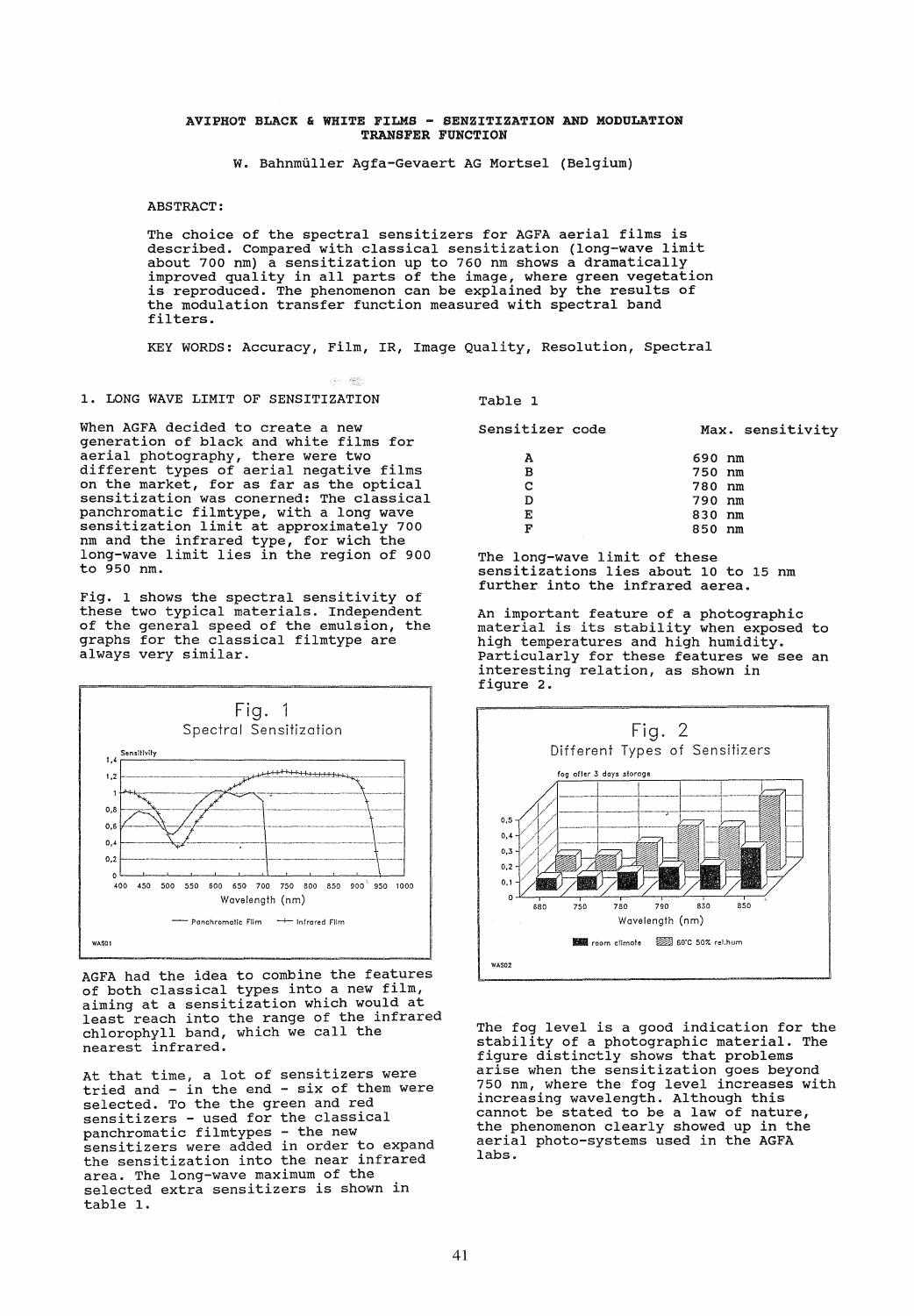So, sensitization "B" was chosen for the new family of films. The full line in figure 3 shows the result of that choice. namely the relation between sensitivity and wavelenght for that kind of sensitization. It led to a new maximum<br>sensitiviy at 740 nm, with the long-wave<br>sensitization limit at approximately 760 nm.



That type of sensitization is now used in all AGFA's black and white aerial recording films, namely in AVIPHOT Pan 50,<br>AVIPHOT Pan 150, AVIPHOT Pan 200 and<br>AVIPHOT Pan 200 S.

## 2. PRACTICAL RESULTS

It is evident that theoretical work should be checked with practice. Let us therefore<br>compare two filmtypes: Type B is AVIPHOT Pan 200, as it is being manufactured for<br>several years now. Type A is an<br>experimental type that will not be produced. Both types differ in the longwave sensitization only, type A having a<br>sensitization equivalent to code "A" in table 1. The dotted line in figure 3 shows the course of that spectral sensitivity.

Fig. 4a



Fig. 4b



Very surprisingly, the small step into the<br>near infrared region dramatically improves the quality of all parts of the image, where green vegetation is reproduced.<br>Figure 4 compares two images of the same object, recorded with both filmtypes A and B. Figure 4b very clearly shows the<br>excellent differentiation in all those parts of the image that contain green trees.

Of course, what you see here in these archives is only a copy of the actual<br>aerial photographs: The original negatives reveal a much larger difference between the tow filmtypes.

## 3. EXPLANATION OF THE IMPROVEMENT

Locking at the extra information in the "green" parts of the image, one would<br>conclude that either the resolution of filmtype B is much better or that its gradation is much higher. Yet, the two<br>emulsions were developed to the same gradient, which was measured with white xenon light. The characteristic curves of the two films were also produced by exposure with filtered light, namely<br>current green and red separation filters, and by a light cut-off filter, cutting off all wavelenths shorter than 715 nm.

Figure 5 shows the sensitometric curves:<br>5a for filmtype A, 5b for filmtype b respectively.